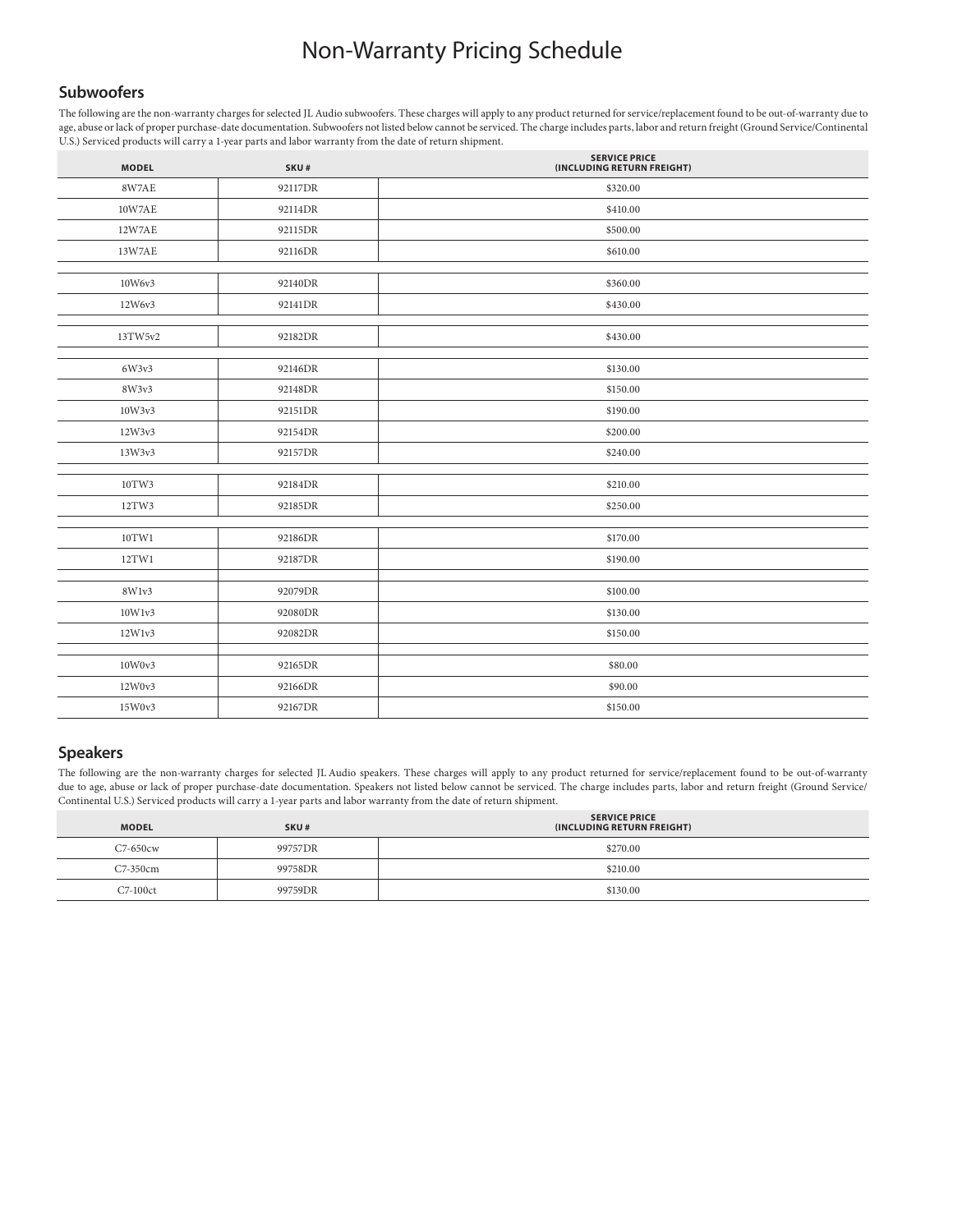# Non-Warranty Pricing Schedule

#### **Electronics**

The following are the non-warranty service/replacement charges for selected JL Audio products. These charges will apply to any product returned for service/replacement found to be out-of-warranty due to age, abuse or lack of proper purchase-date documentation. Service of electronic products may be limited by the availability of service parts.

### **Amplifiers** *(flat-rate for any failure):*

This service is a flat-rate for correction of any functional failure of an amplifier. The charge includes parts, labor and return freight (Ground Service/Continental U.S.). Serviced products will carry a 1-year parts and labor warranty from the date of return shipment.

| <b>MODEL</b>                 | SKU#                        | <b>SERVICE PRICE</b><br>(INCLUDING RETURN FREIGHT) |
|------------------------------|-----------------------------|----------------------------------------------------|
| VX600/1i / MV600/1           | 98638DR / 98644DR           | \$300.00                                           |
| VX600/2i / MV600/2i          | 98634DR / 98646DR           | \$300.00                                           |
| VX400/4i / MV400/4i          | 98636DR / 98647DR           | \$300.00                                           |
| VX700/5i / MV700/5i          | 98640DR / 98650DR           | \$300.00                                           |
| VX600/6i / MV600/6i          | 98639DR / 98648DR           | \$300.00                                           |
| VX800/8i / MV800/8i          | 98633DR / 98649DR           | \$300.00                                           |
| VX1000/1i / MV1000/1         | 98631DR / 98645DR           | \$300.00                                           |
| VX1000/5i / MV1000/5i        | 98632DR / 98651DR           | \$300.00                                           |
| HD750/1 / MHD750/1           | 98220DR / 98225DR           | \$300.00                                           |
| HD1200/1                     | 98250DR                     | \$300.00                                           |
| HD600/4 / MHD600/4           | 98221DR / 98224DR           | \$300.00                                           |
| HD900/5 / MHD900/5           | 98223DR / 98226DR           | \$300.00                                           |
| 250/1v2                      | 98081DR                     | \$210.00                                           |
| 300/2v2                      | 98082DR                     | \$210.00                                           |
| 300/4v2 / 300/4v3            | 98083DR / 98351DR           | \$210.00                                           |
| 500/1v2                      | 98080DR                     | \$290.00                                           |
| 600/1v3                      | 98350DR                     | \$290.00                                           |
| 1000/1v2                     | 98086DR                     | \$290.00                                           |
| 1200/1v3                     | 98352DR                     | \$290.00                                           |
|                              |                             |                                                    |
| XD300/1 / XD300/1v2          | 98266DR / 98601DR           | \$180.00                                           |
| XD600/1 / XD600/1v2 / M600/1 | 98263DR / 98604DR / 98273DR | \$260.00                                           |
| XD200/2 / XD200/2v2 /M200/2  | 98260DR / 98600DR /98270DR  | \$190.00                                           |
| XD500/3 /XD500/3v2 / M500/3  | 98267DR / 98603DR /98277DR  | \$200.00                                           |
| XD400/4 / XD400/4v2 / M400/4 | 98261DR / 98602DR /98271DR  | \$190.00                                           |
| XD700/5 / XD700/5v2 /M700/5  | 98264DR / 98606DR /98274DR  | \$280.00                                           |
| XD600/6 / XD600/6v2 /M600/6  | 98262DR / 98605DR /98272DR  | \$280.00                                           |
| XD800/8v2 / M800/8v2         | 98259DR / 98359DR           | \$300.00                                           |
| XD1000/1v2 / M1000/1v2       | 98257DR / 98357DR           | \$300.00                                           |
| XD1000/5v2 / M1000/5v2       | 98258DR / 98358DR           | \$300.00                                           |
| RD400/4                      | 98621DR                     | \$190.00                                           |
| RD900/5                      | 98642DR                     | \$260.00                                           |
| RD500/1                      | 98618DR                     | \$180.00                                           |
| RD1000/1                     | 98617DR                     | \$260.00                                           |
| RD1500/1                     | 98643DR                     | \$280.00                                           |
| JD400/4                      | 98361DR                     | \$180.00                                           |
| JD250/1                      | 98360DR                     | \$160.00                                           |
| JD500/1                      | 98362DR                     | \$200.00                                           |
| JD1000/1                     | 98363DR                     | \$330.00                                           |
|                              |                             |                                                    |